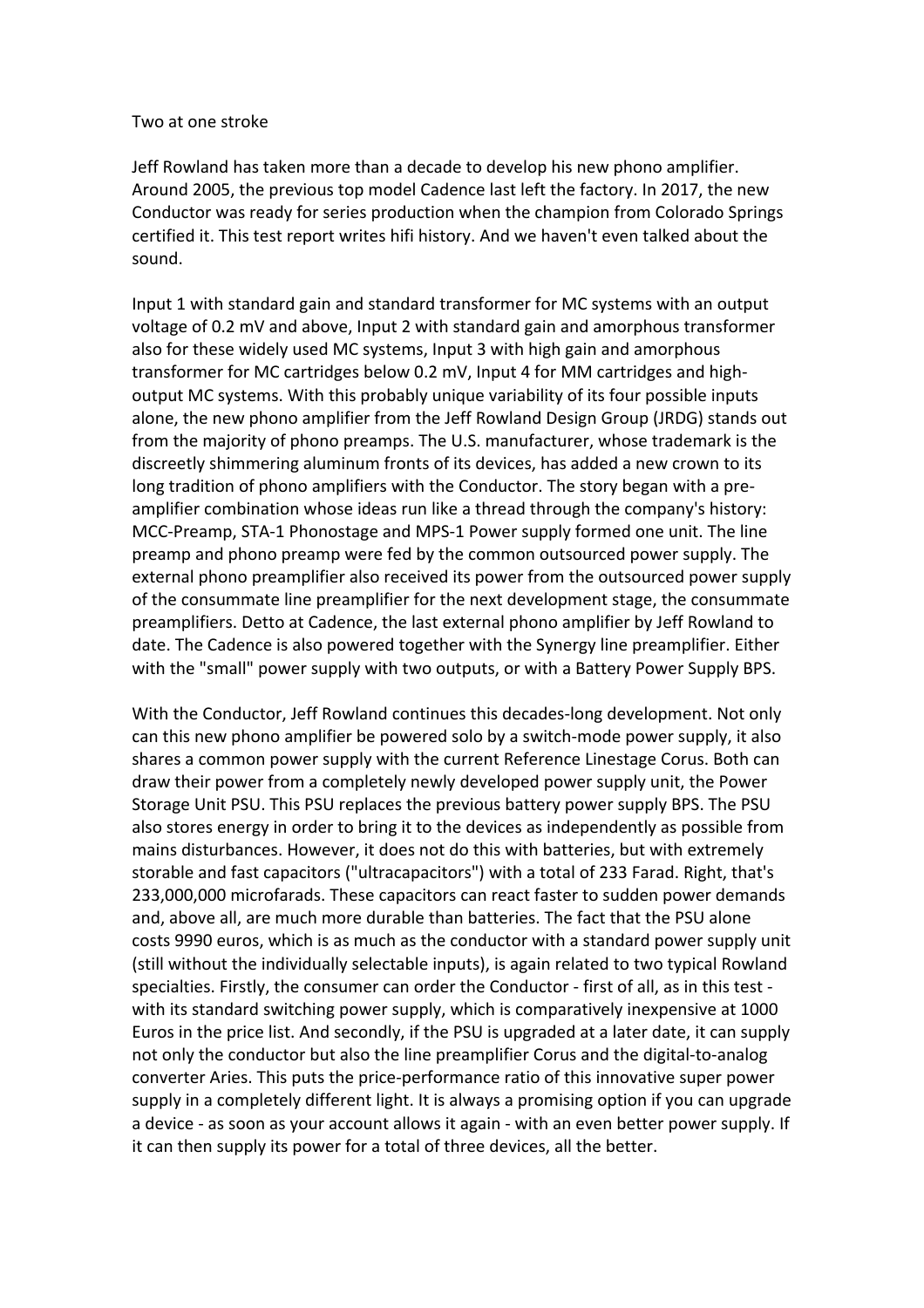As can be seen from the list of players, I have been listening to music very well for a long time with my Rowland combination consisting of the phono preamp Cadence, the line preamp Synergy and the mono power amp Model 12. Therefore, I was especially excited when editor-in-chief Uwe Kirbach entrusted me with the new phono part from Colorado Springs for testing. The fact that this was successful is due in no small part to the active RB audio sales team in Innsbruck. After it had become much too quiet around Jeff Rowland in this country, Romeo Barisic has now taken over the distribution for Germany and Austria. In addition, he has the gratifying backing of his own European branch in Spain. The head of Jeff Rowland Europe, Ignacio Carrasco, was intensively involved in the development of the Conductor, as Jeff Rowland himself emphasized in a tech talk via Skype: "As a developer, the subjective sound perception of familiar people is important to me in order to validate my objective technical criteria and test procedures. Both approaches, technology and listening, need to be balanced to create a great audio product".

The device tested here was an extraordinarily rich variant with its four different inputs. Usually the conductor is ordered with one or two inputs, which places this phono amplifier in the price range from 11 590 for MM and 11 990 Euro for MC. For the Burmester B MC1 - which did not return to Berlin after testing the Burmester turntable because it cut such a fine figure at the Kuzma reference - I used the two inputs with 68 dB amplification. Once with the standard, once with the amorphous input transformer. By the way, Jeff Rowland swears by balanced signal paths. It's true that in addition to the XLR sockets for each input there is also a pair of RCA plugs. But even from these, the signal reaches the input transformers balanced and is also passed on to the amplifier stages.

But stop! I'm already at 5627 characters and haven't lost a single word about the sound. At least not explicitly. Between the lines it should be obvious that Jeff Rowland is opening a strikingly innovative chapter in the tradition of his phono amplifiers with the Conductor. "Expressive" and "spacious" were the first keywords I noted on The Salzburg Recital, the first recording of Grigory Lipmanovič Sokolov for Deutsche Grammophon (DG, 00289 479 4390, Europe 2015, 2-LP). What was particularly impressive on this recording in the series "Festival Documents" of the Austrian Radio was the substance with which even the quiet sounds came across and how eruptively a chord sequence in the left hand or a run in the right hand protruded from a calm river here and there. In the Chopin Preludes on the third page of this double LP, the pianist varies the intensity of his strokes in many ways, and the conductor looks at his fingers as if with a magnifying glass. Sokolov created such a dense atmosphere during this recital in the Haus für Mozart in Salzburg that one can almost physically feel the audience's eager attention listening to him. And all of this in this tingling, jumping acoustic of the small Festspielhaus, which brings the sounds of the concert grand up close to the listeners. The intensity of the playback via the conductor was also astonishing because Sokolov did not choose any exciting pieces for this recital. Rather, he expected his audience - almost like Keith Jarrett in jazz - to meditate on the piano, to step out of their hectic everyday life, which had not yet been corona-braked when the live recording was made on July 30, 2008. The playback via the conductor also created this atmosphere of concentrated listening - or better yet, of devoted listening -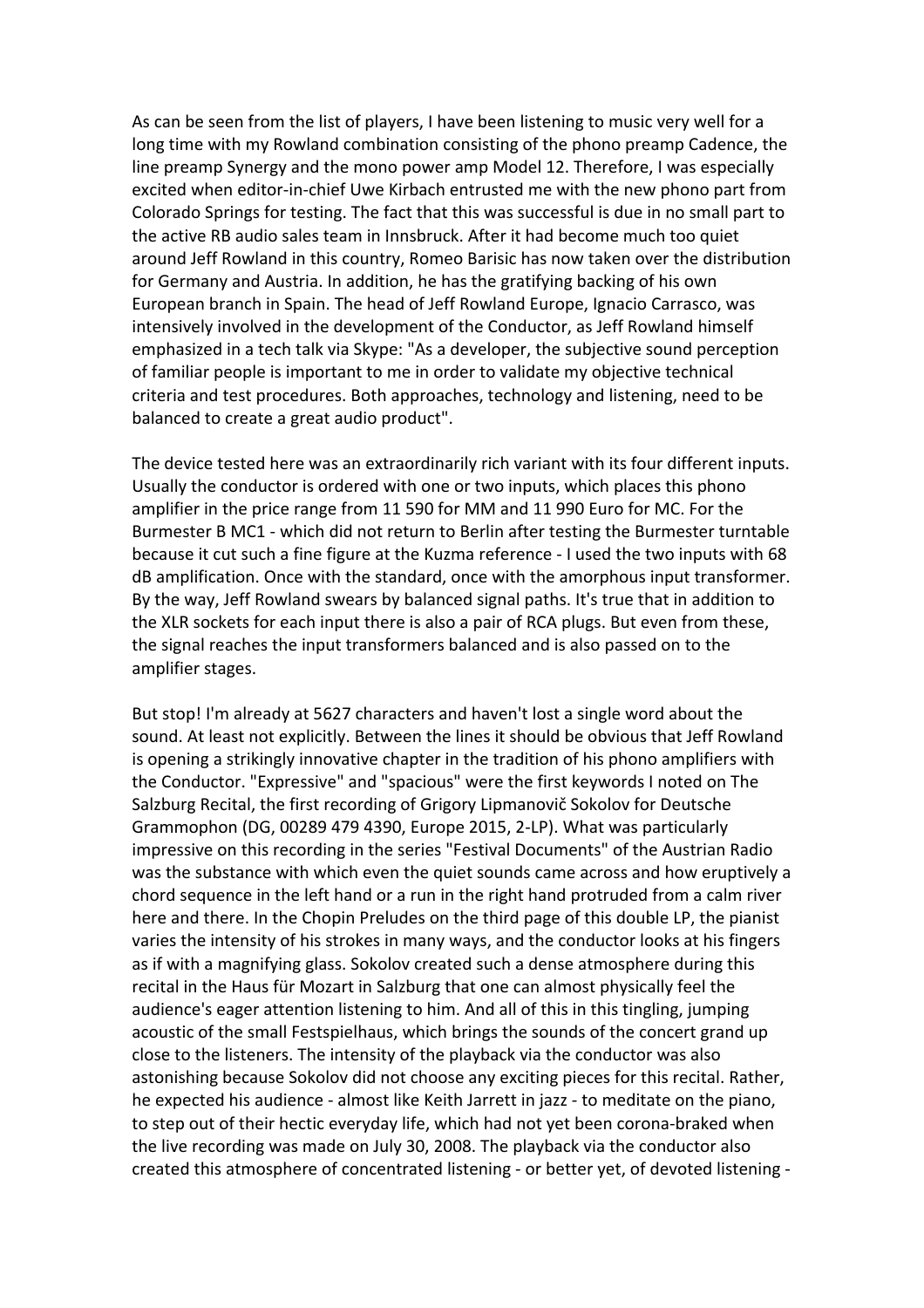in the living room, in which the listener was intuitively in the middle of it all and was part of it.

Speaking of "spacious". The Romantic Symphony by Anton Bruckner with the Concertgebouw Orchestra Amsterdam under Bernhard Haitink (first pressing 1981, here Philips 6833029, D ?, LP) demonstrated that it was not so much about a broad or deep or similar individual phenomena of spatial representation. Of course, flutes, horns, and trumpets, for example, sometimes came from very far back, but this extension of space alone does not quite capture it. It was rather a very specific "spaciousness" with which the orchestra filled the entire stage. As if the distance between all the musicians or at least between the instrument groups had been greater - if you like, social distancing long before the corona crisis. Quite obviously, this phono amplifier reduces the noise level to such an extent that the music can unfold completely free of any clouding. The fact that the Conductor is not only a meditative instrument could be heard in the Scherzo. The brilliant interplay of the wind instruments came out of the loudspeakers full of energy. Again and again it was noticeable how contoured and deep the Conductor reaches into the bass registers, how powerful it can reproduce timpani beats. Nothing is blown up, but it has thrust and definition. An example of this was the left hand of Arthur Rubinstein at the Grieg Piano Concerto (RCA Victor Red Seal, LSC-2566, US 1962, LP). On this record, the solo instrument stood in front of the orchestra as a clearly defined solitaire, regardless of how much was going on around it. In the trills in the pianist's right hand, each note was a single tone, each of the short, rapidly successive strokes stood alone, and the same was true of fast runs in the left hand.

Here it is time to address the crucial question of how the standard transformer and the amorphous transformer relate to each other. The best way to illustrate this comparison is to point out that I have had a similar experience as with the four upsampling filters that T+A has recently added to its famous reference SDV 3100 HV Streaming DAC preamplifier (image hifi 3/2020). There the Bezier filter preferred by the manufacturer has left a "more analogue" sound impression than the standard filters. Intuitively, I kept returning to this particular filter from T+A when listening to it. This experience was repeated with the two types of transformers that Jeff Rowland developed together with Per Lundahl. There are remarks about the "amorphous transformer" such as "light as a feather", "carried on an air cushion", "with a fraction of a second more pause of the piano during a ritardando". Yes, we are very deeply involved in intuitive, sensual and thus also subjective perception. But in the end, it is precisely this perception that makes the difference whether the music is simply played "right" or whether it touches the soul. Jeff Rowland himself explained that Per Lundahl initially told him nothing more about the new amorphous transmitters than "try it and you'll see". His own experience was that the standard transformer sounded a bit more dynamic and therefore favored pop or rock a bit. The amorphous transformer, on the other hand, brings more harmonic richness, which is closer to a jazz ensemble or classical music, "because more of the musicians' or conductors' intentions become understandable".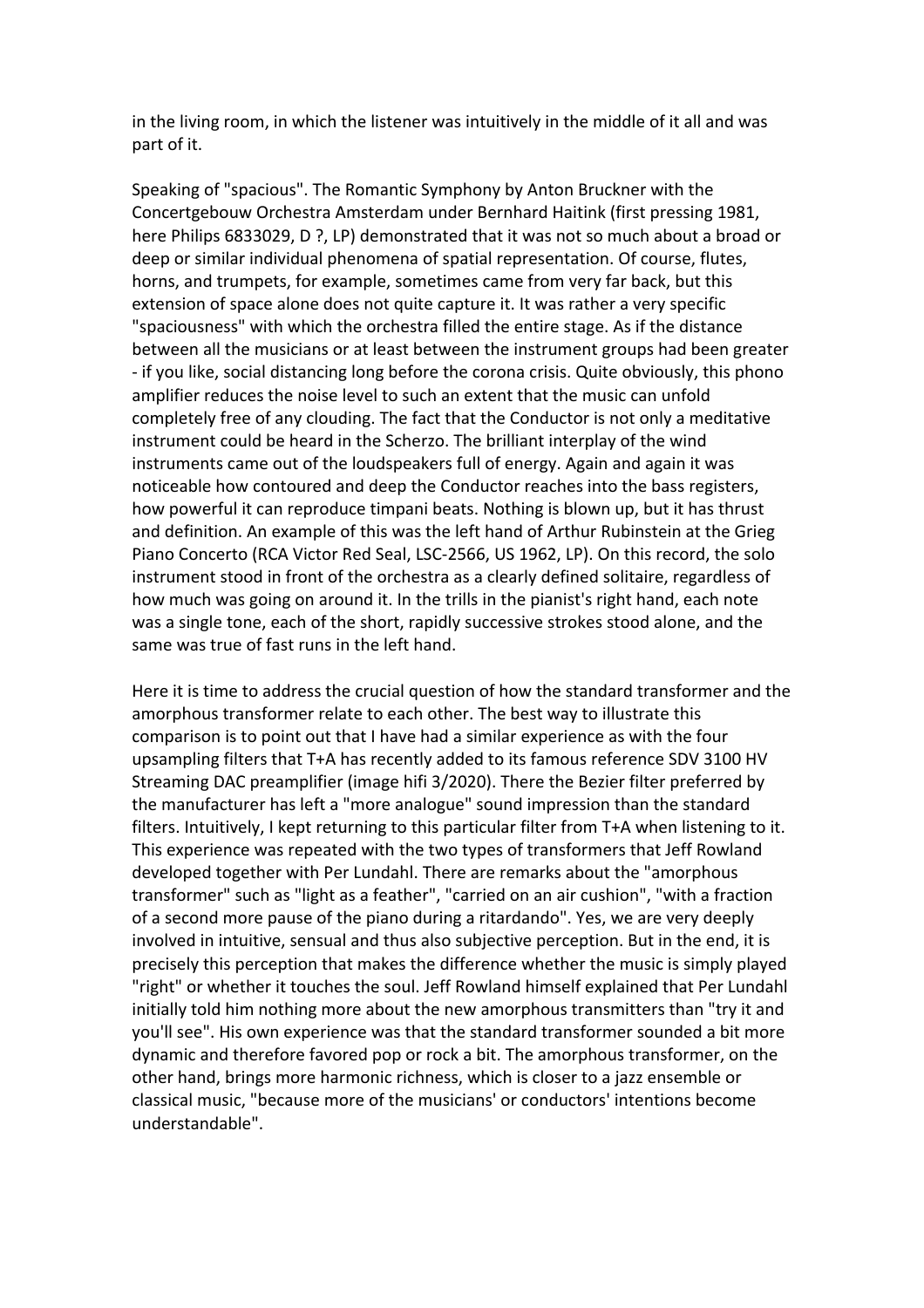This brings us back to the DAC preamplifier from T+A. Here too the standard filters are more linear and dynamic, according to the objective frequency response. Nevertheless it is difficult to escape the enchantment of the music when it is played back via  $T+A's$ own Bezier filter. Similarly, when listening to the Conductor with its amorphous input, I noted with astonishment: "Is there anything more analog than analog? The answer is of course no, you can't boost "analog" any more than you can boost "digital". But it is quite remarkable that this phono amplifier caused exactly this question at all. The standard input is more direct, clearer, more sparkling, said a hifi experienced listener, "but for long-term enjoyment I would go for the amorphous transformer, even if the timbre is a bit darker". This differentiation could be seen very well in the second act, third part of Don Giovanni under Ferenc Fricsay (DG, SLPM 138 050/52, D 1959, 3-LP-Box). There Donna Anna came across the standard transformer with more impulsiveness and the very high notes were figuratively speaking very high up. With the amorphous transformer, this last pressure did not seem quite as intense in the highest heights, but the woman's voice simply sounded heartbreaking. Likewise, the Elvira's cry of horror after her departure penetrated more through her marrow and leg. And the appearance of the Stone Guest ("Don Giovanni, a cenar teco m'invitasti, e son venuto!") was more threatening.

The beauty of this phono preamplifier is precisely how Jeff Rowland combines two clearly distinguishable sound worlds in one unit by allowing the user to choose between the two input transformers. In fact, the Conductor gives you two phono amplifiers in one. Ideally, the RB audio distributor has equipped the demonstration unit with both versions. But even a Conductor, which is initially equipped with only one input, does not have to remain "solo" forever. The three other, unpopulated inputs are covered at the rear of the chassis only with appropriate plates. A retrofit is possible at any time. Anyone who does not need an MM input and can manage with the standard amplification for MCs at  $0.2$  mV, could resort to an amorphous input for 3000 Euro as a golden middle course. With an additional standard input for 2000 Euro, the total price would be 14 990 Euro, still just below the sound barrier of 15 000 Euro - with the result that a truly diverse sound paradise opens up in the combination of different transformers with different pickups.

The fact is: twice recently, test devices have shown the limits of my system as definitively as I have not experienced for years as an image hifi employee. The SDV 3100 HV from T+A was the digital version, the analogue version is the Conductor. Jeff Rowland's new phono amplifier opens up new musical spheres, even with the standard switched-mode power supply connected here, compared to the Cadence phono preamplifier from the same manufacturer. With the Conductor, Jeff Rowland has once again taken his own technical path. The result is a phono amplifier that not only offers several inputs and different amplification levels, as is also known from others. Rather, the listener can choose between two sound philosophies, which specifically address different listening habits and music preferences, but each in its own way equally convincing. In any case, it is wonderful how "racy" the conductor blows the trumpet of Louis Armstrong into the listening room during "Moonlight in Vermont" on Ella and Louis (Verve Records, MG V-4003, US 1956, LP). And how the "o" of Ella Fitzgerald swings when she sings from the London Tooooooown in "A foggy day". It is also stirring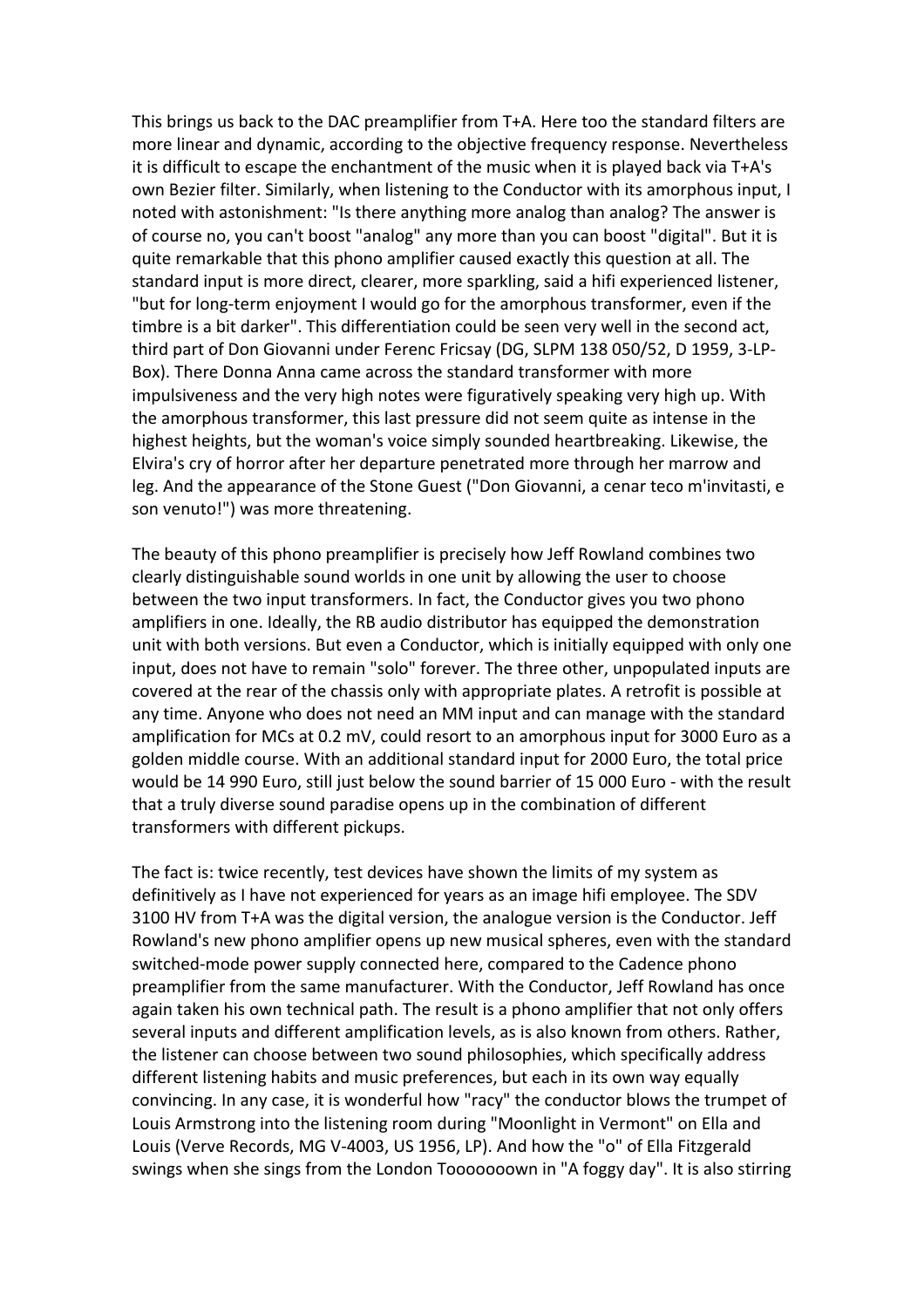how a distorted guitar can sing and howl, for example in "Lord let it rain" on modern cool by Patricia Barber (Premotion Records, PREM-741-1, US 1998, 2-LP). And how deep a muted trumpet can go in the number "Silent Partner" on this album and how long it can fade away at the end.

Jeff Rowland's conductor comes from the tradition of a great house and sets the highest standards for sound. More than that: With the Conductor you are not spoilt for choice between impulsively correct or heartily musical. Both worlds of sound are wonderfully combined in a solid and noble aluminium housing. The Conductor is an allrounder that makes listening to music a moving experience.

Jeff Rowland Design Group Conductor Reference Phonostage

Principle: Phono amplifier with different input transformers standard or amorphous

Gain: 43 dB MM, 53 dB High Output MC, 68 dB standard MC, 74 dB Low Output MC

Terminating resistors MC 50, 100, 200, 400 Ohm, High-Output-MC 47 kOhm as well as "Mouse Piano" in a housing for 600 and 800 Ohm as well as 1kOhm, 2, 3.3, 5 and 10 kOhm.

Capacity MM: 100, 200, 300 Piccofarad

Maximum output level: 16V rms, balanced

RIAA curve: +/-0.15 dB, 30 Hz to 20 kHz

S/N ratio: 68 dB, ref. 0.5 mV, 1 kHz, unweighted

THD: 0.0015%, 30 Hz to 20 kHz

CMRR: 110 dB, 20 Hz to 20 kHz

Features: four selectable inputs, fully balanced input and output transformers, fully balanced internal construction, input connectors XLR and RCA, subsonic filter, mute, standby, mono, L-R, input EQ control for optional circuit with various equalization curves. 

Weight: 11,33 kg

Dimensions: 88.9 x 393 x 248 mm (H x W x D)

Price: Basic unit with switching power supply 9990 Euro, input MM and HOMC 1600 Euro, input MC standard transformer 68 dB or 74 dB gain 2000 Euro, input MC amorphous transformer 68 dB or 74 dB gain 3000 Euro. - Total price test unit with four inputs 19 590 Euro.